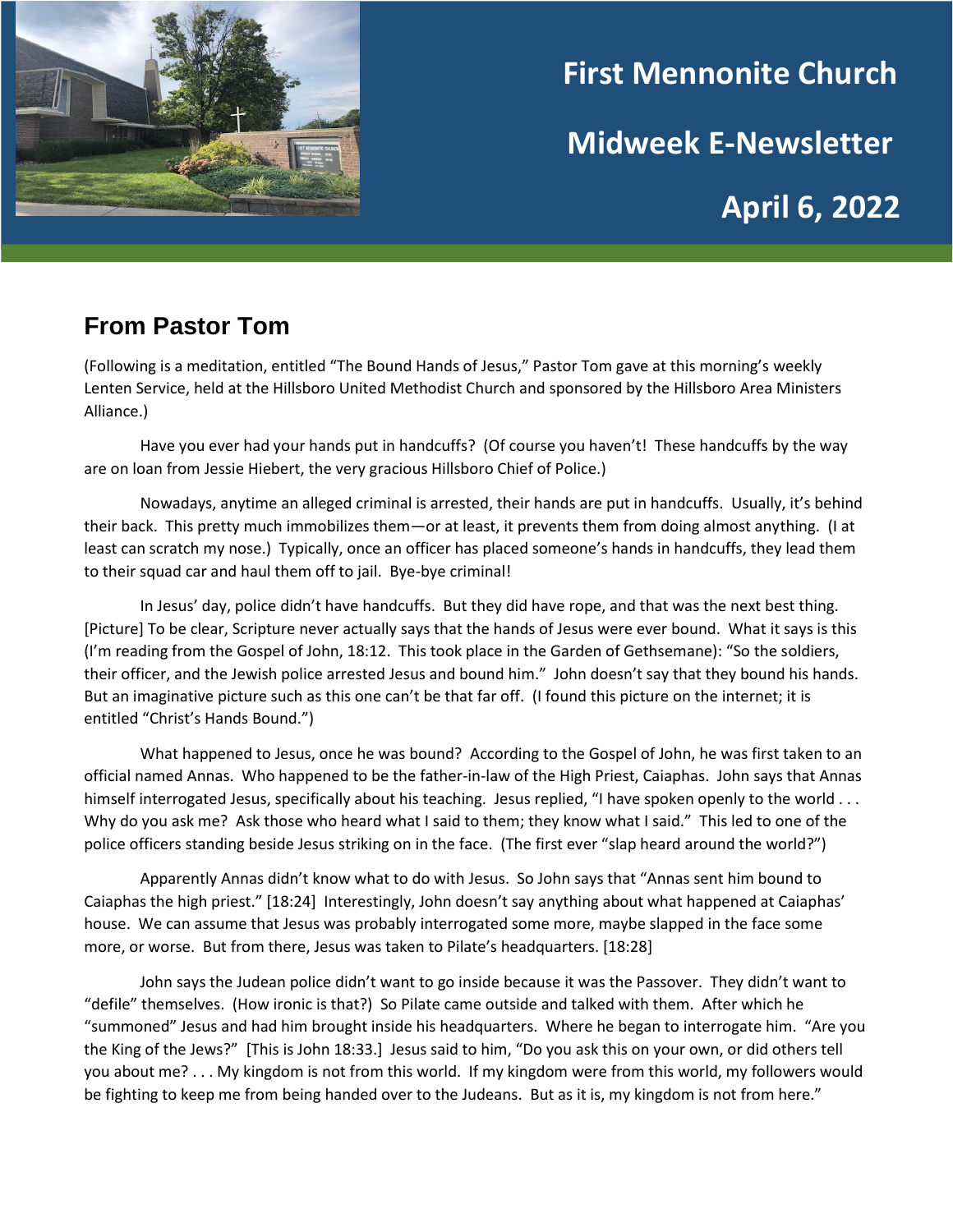Pilate went back out and said to the Jews "I find no case against him. [18:38] But you have a custom that I release someone for you at the Passover. Do you want me to release for you the King of the Jews? . . . They shouted in reply, Not this man, but Barabbas! [And John adds] Barabbas was a bandit." In other words, he was a *bona fide* criminal.

John says that Pilate then had Jesus taken (with bound hands, of course) and had him flogged. A most painful punishment, surely. The soldiers also then wove a crown out of thorns and put in on his head, and mocked him, saying "Hail, King of the Jews!" And once again, they struck him on the face. [19:1-3] When Jesus was brought back to Pilate (with bound hands), Pilate tried again to release him. But the chief priests and police shouted "Crucify him! Crucify him!" [19:6] John says that Pilate became afraid. He said to the crowds "Shall I crucify your King?" "We have no king but the emperor" was their reply Then John says that Pilate "handed him over [with bound hands, of course] to be crucified. [19:16]

The rest of chapter 19 tells the story of Jesus' crucifixion. You're heard it before, and will likely hear it again in the coming days as Easter approaches. It's a dark story; a horrific story, an unimaginable story. Jesus wasn't a criminal, was he??!! He was the Prince of Peace! He was the Son of God! But they bound his hands. And then they crucified him.

But I want to jump the John 21, his final chapter. It tells the story of how a certain stranger appeared to seven of his disciples (including Simon Peter, who now knowing what else to do, had gone fishing) on the shore of the Sea of Galilee. The man had built a charcoal fire, and he prepared breakfast for them. A breakfast of bread and fish.

John says [21:15] that when they had finished breakfast, this man pulled Simon Peter aside, and they had a private conversation. "Simon, son of John, do you love me more than these?" To which Peter replied, "Yes, Lord; you know that I love you." To which Jesus replied (for that's indeed who the man was), "Feed my lambs." Three times this happened. Was this Jesus' way of forgiving Peter for denying him three times? Was this his way of restoring Peter to his life-altering call to be Jesus' disciple? The Rock? The prince of the church?

And then Jesus said this [21:18]: "Very truly, I tell you, when you were younger, you used to fasten your own belt and to go wherever you wished. But when you grow old, you will stretch out your hands, and someone else will fasten a belt around you and take you where you do not wish to go. Follow me."

Are we ready to follow Jesus? Wherever he goes? Are we willing to stretch out our hands, and allow them to be bound, like Jesus' hands were bound? Are we willing to surrender control of our lives? Are we willing to be taken places where we do not wish to go—or at the very least, where we had not planned to go? Into service of some kind? Into a new task or role or assignment at church? Are we willing to be taken halfway around the world, to a distant country, with a mission agency? Or simply next door, to the home of a neighbor with whom we disagree? Are we ready to bear witness to the teachings of Jesus—we who stand by, and have heard his words, and know what we said? Are we ready to be taken all the way to the cross?

Jesus has shown us how. And, he has shown us what ultimately lies beyond the cross. Thanks be to God!

Now, would someone please get me out of these handcuffs so I can lead the final song?!

[Lead "I Have Decided to Follow Jesus"]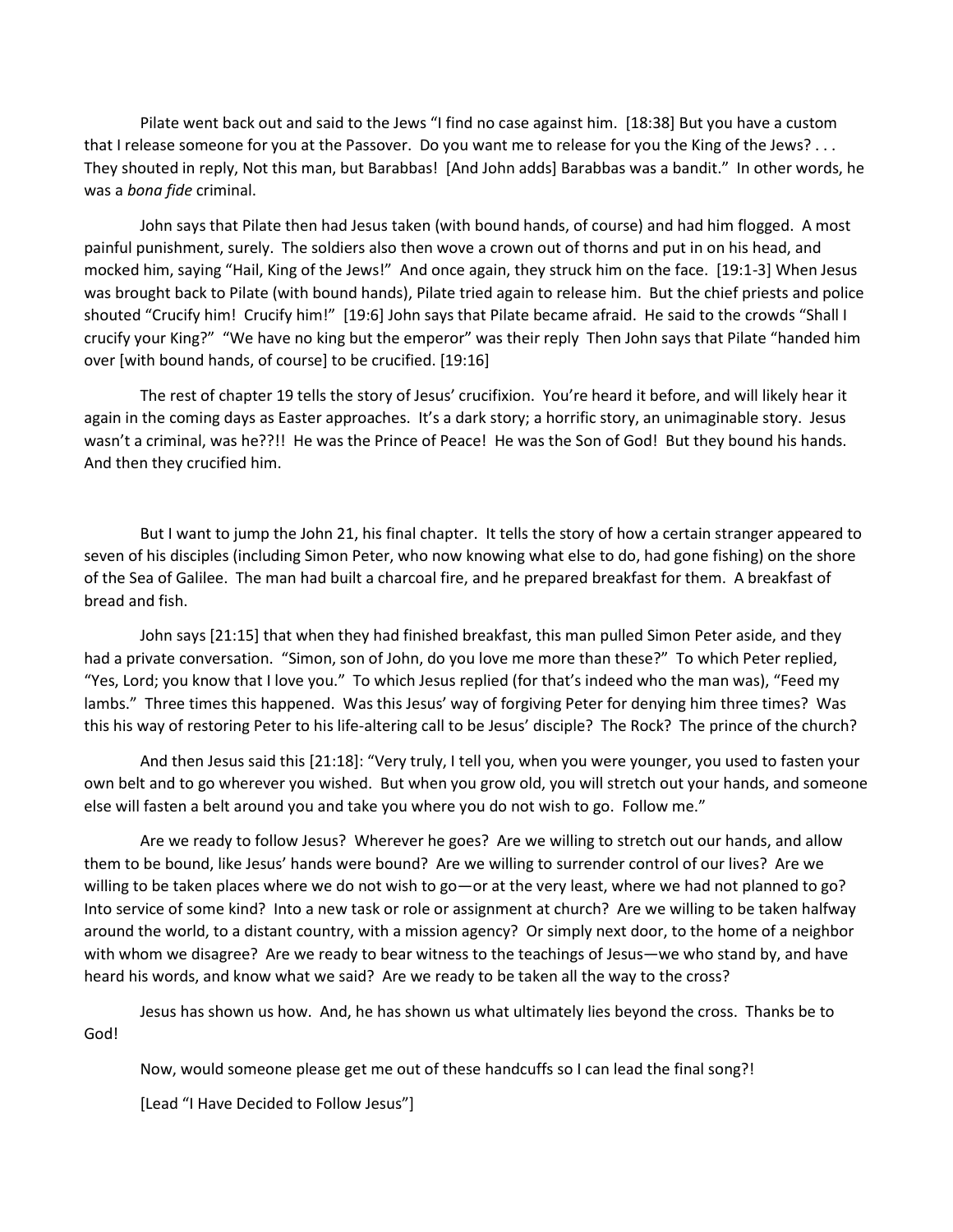## **Among Our Friends and In Our Prayers**

Vision Council met on Monday evening and welcomes your involvement in the following ways:

1. Your prayer support as we continue to seek Gods direction for FMC.

2. From your perspective, what are FMC'S strengths and uniqueness's we have to offer to one another and others in the community around us?

3. Share your thoughts, suggestions and affirmations regarding FMC's purpose and ministry with Nadine, MTL - Ministry Team Leader of Vision at [stillfriesen@gmail.com](mailto:stillfriesen@gmail.com)

Thank you for participating in seeking God's direction for God's church.

## **Upcoming Events**

- **THIS WEEK!!!** Don't miss the MCC Sale at the Kansas State Fairgrounds in Hutchinson with activities both Friday and Saturday. If you have question on details, call the church office from 9 – 12:30, Tuesday – Friday.
- **This coming Sunday:** Our offering will go to Anabaptist Mennonite Biblical Seminary.
- **Western District Women in Mission** invites all women to a virtual "Meet-up" on Tuesday, April 26th, 7:00 8:30 p.m. Lorraine Avenue Mennonite Church in Wichita will share about their Knit4Peace project. Then Sarah Augustine will discuss her personal life journey and book she authored called The Land is Not Empty: Following Jesus in Dismantling the Doctrine of Discovery (Herald Press, 2021). Email [westerndistrictwomen@gmail.com](mailto:westerndistrictwomen@gmail.com) by Monday, April 25 and you will be sent the Zoom link.

#### **Everence® April webinar: Social Security and retirement income**

Everence® will hold an informative Social Security and retirement income webinar on Tuesday, April 12, starting at 6:30 p.m. Specifics will include, Social Security strategies, including when to begin taking benefits, risks that can impact your retirement savings plus strategies to help your income last throughout retirement. There will also be plenty of time for questions.

Information will be presented by staff from the Everence offices in Central Kansas. To register contact Everence at 316-283-3800, 877-467-7294 or [central.kansas@everence.com.](mailto:central.kansas@everence.com)

 Save the Date - Saturday, April 30 there will be a **book sale** outside the WDC Offices in North Newton, KS with donations and old library books looking for new homes.

#### **Tabor College:**

**Friday, April 22 – Switchgrass String Quartet** – From Mozart to Modern, 7:00 pm

#### **Bethel college:**

**Thurs., April 7 – Closing reception for Susan and David Harmon and "Painterly Aesthetics: An Expressive Duet," 6-8 p.m.**, Regier Gallery in Luyken Fine Arts Center at Bethel College.

**Sun., April 10 –Women's Chorus concert, 4 p.m.**, Administration Building chapel (may be different from some previously printed calendars)

**Mon., April 11 – Bethel College presents** *Suffering Church***, an original play by Karen Robu, D.Min.**, director of theater at Bethel and associate minister at Plymouth Congregational Church, Wichita, **7**